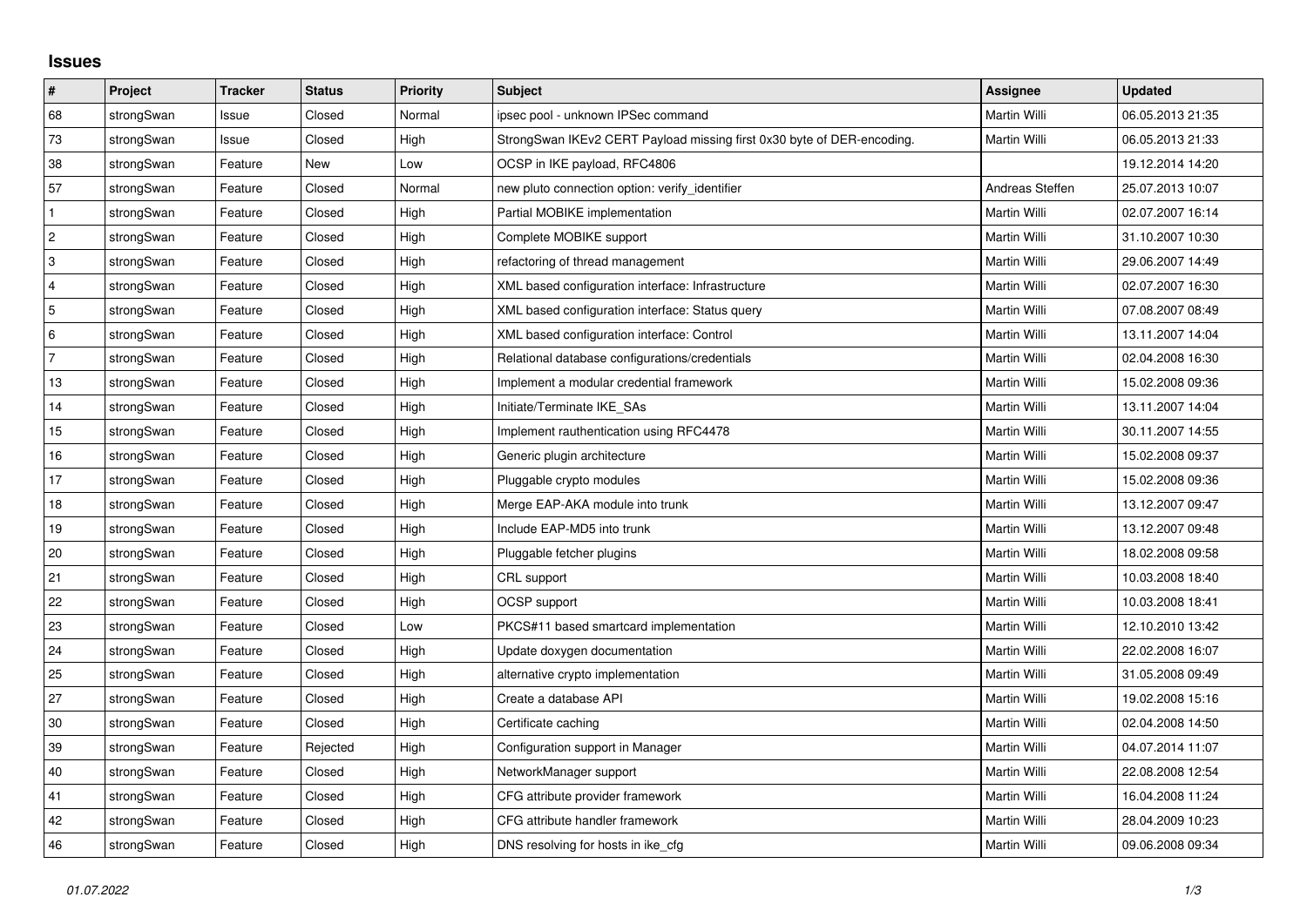| $\vert$ # | Project    | <b>Tracker</b> | <b>Status</b> | Priority  | <b>Subject</b>                                                              | <b>Assignee</b>       | <b>Updated</b>   |
|-----------|------------|----------------|---------------|-----------|-----------------------------------------------------------------------------|-----------------------|------------------|
| 47        | strongSwan | Feature        | Closed        | High      | <b>RNG API</b>                                                              | Martin Willi          | 16.04.2008 11:27 |
| 48        | strongSwan | Feature        | Closed        | High      | Parallel trustchain verification                                            | Martin Willi          | 16.04.2008 11:33 |
| 54        | strongSwan | Feature        | Closed        | High      | <b>EAP-Identity Server functionality</b>                                    | Martin Willi          | 22.08.2008 12:55 |
| 59        | strongSwan | Feature        | Closed        | High      | Add additinal signal dependent parameter to bus                             | Martin Willi          | 29.07.2008 11:04 |
| 60        | strongSwan | Feature        | Closed        | High      | Implement draft-sheffer-ikev2-gtc-00 with PAM password verification         | Martin Willi          | 22.08.2008 12:59 |
| 67        | strongSwan | Feature        | Closed        | Normal    | Implement DH groups 22-24                                                   | Martin Willi          | 19.04.2010 14:51 |
| 76        | strongSwan | Feature        | Closed        | Normal    | crypto test framework                                                       | Martin Willi          | 12.06.2009 11:31 |
| 78        | strongSwan | Feature        | Closed        | Normal    | Integrity tester for libstrongswan and all plugins.                         | Martin Willi          | 27.06.2009 16:19 |
| 100       | strongSwan | Feature        | Closed        | Normal    | Derive traffic selectors from authentication process                        | Martin Willi          | 23.07.2010 16:53 |
| 128       | strongSwan | Feature        | Closed        | Normal    | Plugin dependencies                                                         | Martin Willi          | 06.02.2012 10:51 |
| 129       | strongSwan | Feature        | Assigned      | Normal    | Relations between ike/child/peer_cfg                                        | Martin Willi          | 06.02.2012 10:50 |
| 37        | strongSwan | Feature        | Closed        | High      | Hash and URL support for IKEv2                                              | <b>Tobias Brunner</b> | 18.04.2008 13:38 |
| 69        | strongSwan | Feature        | Closed        | Normal    | Improve scheduler performance                                               | <b>Tobias Brunner</b> | 04.12.2008 17:03 |
| 44        | strongSwan | <b>Bug</b>     | Closed        | Normal    | multiple copies of ca certificate in cache                                  |                       | 07.04.2008 10:51 |
| 28        | strongSwan | Bug            | Closed        | Low       | 'make install' fails if 'sysconfdir' does not exist.                        | Andreas Steffen       | 22.02.2008 15:54 |
| 29        | strongSwan | <b>Bug</b>     | Closed        | Low       | 'make install' fails if 'sysconfdir' does not exist.                        | Andreas Steffen       | 22.02.2008 15:53 |
| 51        | strongSwan | <b>Bug</b>     | Closed        | Urgent    | fips_signer should not chek for \$(PREFIX)/libexec/ipsec/ at build time     | Andreas Steffen       | 19.08.2008 21:10 |
| 61        | strongSwan | Bug            | Closed        | High      | When recovering from DPD, firewall rules aren't added as necessary          | Andreas Steffen       | 06.05.2013 21:43 |
| 65        | strongSwan | <b>Bug</b>     | Closed        | High      | Many UML tests fail                                                         | Andreas Steffen       | 07.10.2008 07:09 |
| 70        | strongSwan | Bug            | Closed        | High      | IP <sub>v6</sub>                                                            | Andreas Steffen       | 21.02.2009 11:09 |
| 8         | strongSwan | <b>Bug</b>     | Closed        | Urgent    | MOBIKE selects disappearing IPv6 address                                    | Martin Willi          | 05.07.2007 09:03 |
| 10        | strongSwan | <b>Bug</b>     | Closed        | High      | distribution cannot be built because logout.cs template is missing in trunk | Martin Willi          | 18.09.2007 07:43 |
| 11        | strongSwan | Bug            | Closed        | High      | Show IKE_SA status overview                                                 | Martin Willi          | 31.10.2007 10:29 |
| 12        | strongSwan | <b>Bug</b>     | Closed        | Immediate | Fix build on uClibc                                                         | Martin Willi          | 31.10.2007 10:34 |
| 26        | strongSwan | <b>Bug</b>     | Closed        | High      | Port all tools to new crypto/credential APIs                                | Martin Willi          | 21.03.2008 18:04 |
| 31        | strongSwan | Bug            | Closed        | High      | ikev2/rw-eap-aka-rsa scenario fails                                         | Martin Willi          | 19.03.2008 15:25 |
| 32        | strongSwan | Bug            | Closed        | High      | ikev2/rw-no-idr scenario fails                                              | Martin Willi          | 19.03.2008 11:13 |
| 33        | strongSwan | Bug            | Closed        | High      | ikev2/crl-revoked scenario broken                                           | Martin Willi          | 19.03.2008 19:02 |
| 34        | strongSwan | <b>Bug</b>     | Closed        | High      | ikev2/multi-level-ca-loop segfaults                                         | Martin Willi          | 31.03.2008 09:19 |
| 35        | strongSwan | Bug            | Closed        | High      | ikev2/ocsp-no-signer-cert scenario segfaults                                | Martin Willi          | 02.04.2008 09:45 |
| 36        | strongSwan | Bug            | Closed        | High      | strongswan-4.2.0 does not compile with uclibc                               | Martin Willi          | 04.04.2008 13:51 |
| 43        | strongSwan | Bug            | Closed        | High      | missing certificate_identity in SQL database causes segfault                | Martin Willi          | 07.04.2008 10:08 |
| 45        | strongSwan | <b>Bug</b>     | Closed        | High      | Failure to open SQLite database crashes charon                              | Martin Willi          | 07.04.2008 09:16 |